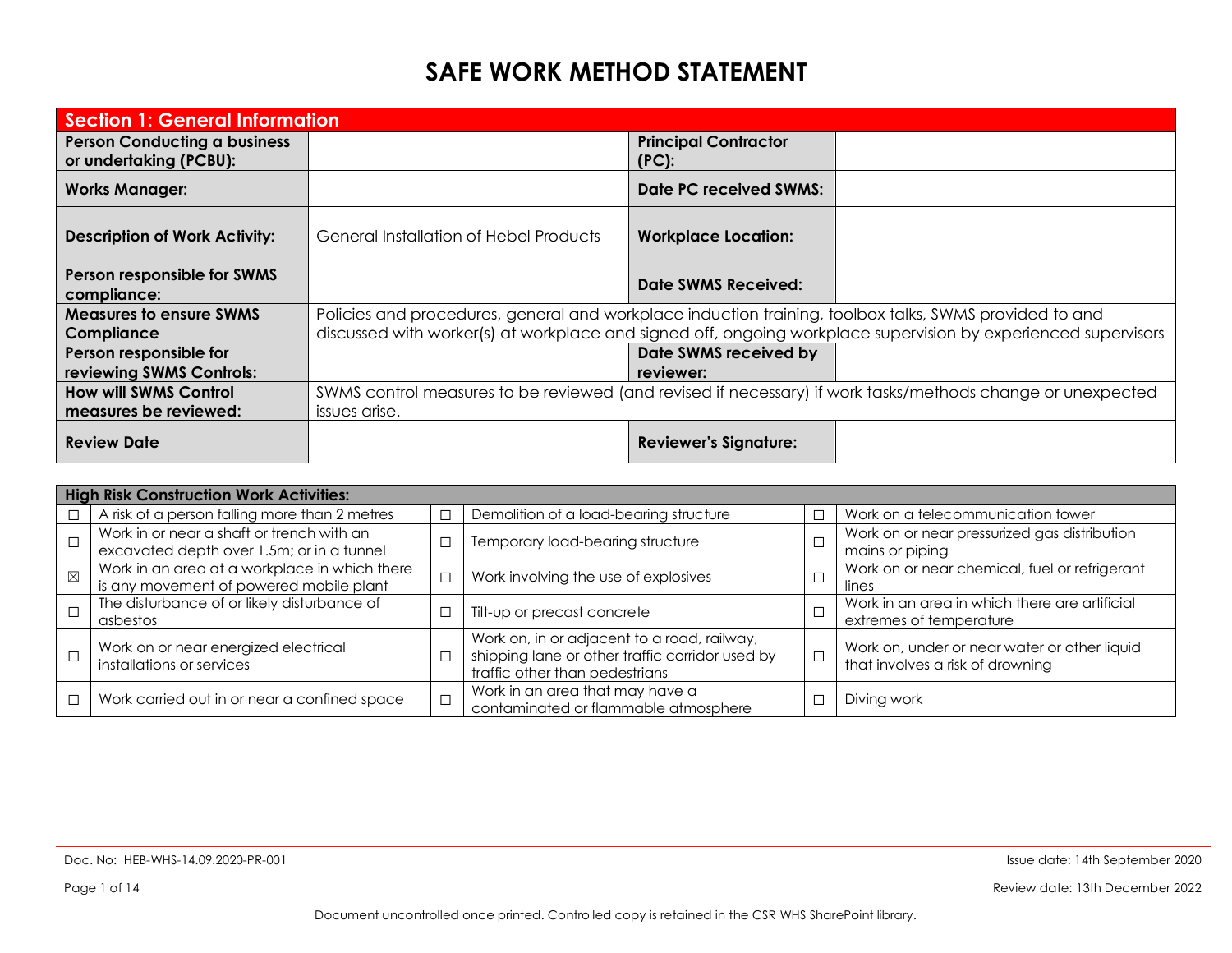|        |                                               | <b>Section 2: Personal Protective Equipment</b>                       |        |                                                             |                                                               |        |                                                    |                                               |                                           |                                                                         |                                                      |        |                                                                                                          |                        |                                                   |           |                           |
|--------|-----------------------------------------------|-----------------------------------------------------------------------|--------|-------------------------------------------------------------|---------------------------------------------------------------|--------|----------------------------------------------------|-----------------------------------------------|-------------------------------------------|-------------------------------------------------------------------------|------------------------------------------------------|--------|----------------------------------------------------------------------------------------------------------|------------------------|---------------------------------------------------|-----------|---------------------------|
| P<br>Е |                                               | <b>SAFETY VEST</b><br><b>MUST BE WORN</b>                             |        | $\bigoplus$<br><b>SAFETY GOGGLES</b><br><b>MUST BE WORN</b> | $\mathcal{L}^{\mathcal{A}}$<br><b>HARD HAT</b><br><b>AREA</b> |        | R<br><b>FOOT PROTECTION</b><br><b>MUST BE WORN</b> | <b>HAND PROTECTION</b><br><b>MUST BE WORN</b> |                                           | S<br><b>HEARING AND</b><br><b>EYE PROTECTION</b><br><b>MUST BE WORN</b> | 贪<br>FALL ARREST<br>EQUIPMENT<br><b>MUST BE USED</b> |        | <b>DUST MASK</b><br><b>MUST BE WORN</b>                                                                  |                        | <b>BREATHING APPARATUS</b><br><b>MUST BE WORN</b> |           | Other:                    |
|        |                                               | $\Box$                                                                |        | $\Box$                                                      | $\Box$                                                        |        | $\Box$                                             | $\Box$                                        |                                           | П                                                                       | $\Box$                                               |        | $\Box$                                                                                                   |                        | □                                                 |           | $\Box$                    |
|        | <b>Section 3: Training and Qualifications</b> |                                                                       |        |                                                             |                                                               |        |                                                    |                                               |                                           |                                                                         |                                                      |        |                                                                                                          |                        |                                                   |           |                           |
|        |                                               | <b>Training required for activities:</b>                              |        |                                                             |                                                               |        |                                                    |                                               |                                           | e.g. Rigger/Crane Driver/Scaffolder)                                    |                                                      |        | <b>Qualifications required for activities:</b><br>(Insert specific licensing/accreditation requirements) |                        | Yes                                               | <b>No</b> | <b>Comments:</b>          |
|        |                                               | The Components of Hebel Wall Systems                                  |        |                                                             |                                                               |        |                                                    |                                               |                                           |                                                                         |                                                      |        | <b>Construction Induction Card (White Card)</b>                                                          |                        |                                                   |           | Mandatory - all           |
|        |                                               | Manual Handling of Hebel PowerPanels                                  |        |                                                             |                                                               |        |                                                    |                                               |                                           |                                                                         |                                                      |        | Licence to Perform High Risk Work - Forklift (FL)                                                        |                        |                                                   |           | <b>Forklift Operators</b> |
|        |                                               | Use and Maintenance of PPE                                            |        |                                                             |                                                               |        |                                                    |                                               | Licence to Perform High Risk Work - Crane |                                                                         |                                                      |        |                                                                                                          | <b>Crane Operators</b> |                                                   |           |                           |
|        |                                               | Safe Mixing of Hebel Thin Bed Adhesive and Thick Bed Mortar           |        |                                                             |                                                               |        |                                                    |                                               | (DG)                                      |                                                                         |                                                      |        | Licence to Perform High Risk Work - Dogger                                                               |                        |                                                   |           | Dogger Operator           |
|        |                                               | Safe Cutting of Hebel PowerPanels                                     |        |                                                             |                                                               |        |                                                    |                                               |                                           |                                                                         |                                                      |        |                                                                                                          |                        |                                                   |           |                           |
|        |                                               | Working Safely with Products containing respirable crystalline silica |        |                                                             |                                                               |        |                                                    |                                               |                                           |                                                                         |                                                      |        |                                                                                                          |                        |                                                   |           |                           |
|        |                                               | <b>Section 4: Work Permits</b>                                        |        |                                                             |                                                               |        |                                                    |                                               |                                           |                                                                         |                                                      |        |                                                                                                          |                        |                                                   |           |                           |
| ⊔      |                                               | Hot Work                                                              | $\Box$ |                                                             | Confined Space                                                | $\Box$ |                                                    | Working at Heights                            | $\Box$                                    | Excavation                                                              |                                                      | $\Box$ | Asbestos Removal                                                                                         |                        | $\Box$                                            |           | <b>High Voltage</b>       |
| $\Box$ | Other:                                        |                                                                       |        |                                                             |                                                               |        |                                                    |                                               |                                           |                                                                         |                                                      |        |                                                                                                          |                        |                                                   |           |                           |
|        |                                               | <b>Section 5: Isolation</b>                                           |        |                                                             |                                                               |        |                                                    |                                               |                                           |                                                                         |                                                      |        |                                                                                                          |                        |                                                   |           |                           |
| □      |                                               | Electrical                                                            | $\Box$ | Mechanical                                                  |                                                               | $\Box$ | <b>High Voltage</b>                                |                                               | □                                         | Hydraulic                                                               |                                                      | $\Box$ | Pneumatic                                                                                                |                        | $\Box$                                            |           | Chemical/Liquids          |
| □      | Other:                                        |                                                                       |        |                                                             |                                                               |        |                                                    |                                               |                                           |                                                                         |                                                      |        |                                                                                                          |                        |                                                   |           |                           |
|        |                                               | <b>Section 6: Chemicals</b>                                           |        |                                                             |                                                               |        |                                                    |                                               |                                           |                                                                         |                                                      |        |                                                                                                          |                        |                                                   |           |                           |
| $\Box$ |                                               | Hebel Autoclaved Aerated Concrete (AAC)                               |        |                                                             |                                                               |        | $\Box$                                             | <b>Hebel Patch</b>                            |                                           |                                                                         | <b>Hebel Adhesive</b>                                |        |                                                                                                          | Other:                 |                                                   |           |                           |
|        |                                               |                                                                       |        |                                                             |                                                               |        |                                                    |                                               |                                           | ப                                                                       |                                                      |        | ⊔                                                                                                        |                        |                                                   |           |                           |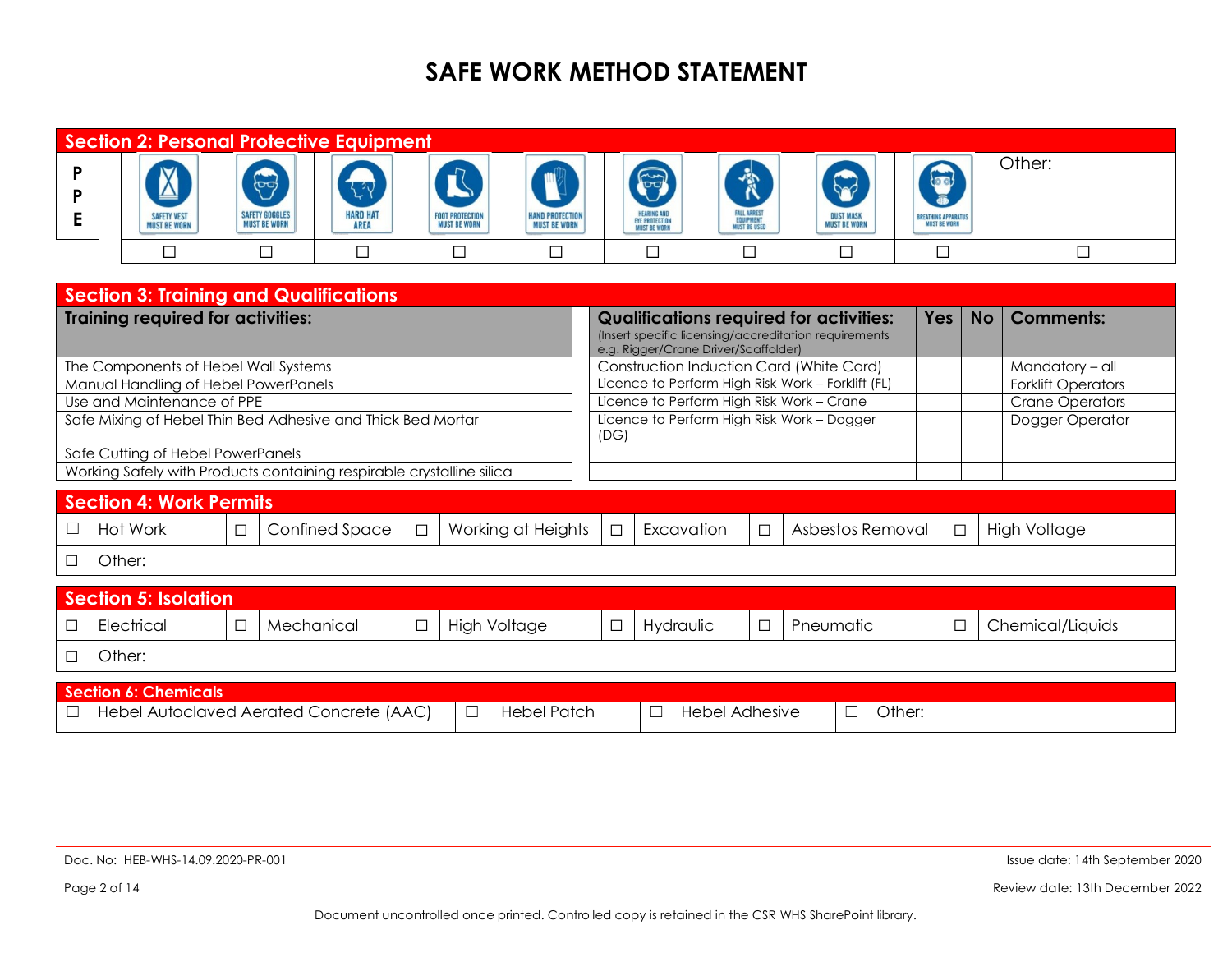| Section 7: Consultation                    |                 |             |                 |             |                 |  |  |  |
|--------------------------------------------|-----------------|-------------|-----------------|-------------|-----------------|--|--|--|
| Personnel Consulted on Development of SWMS |                 |             |                 |             |                 |  |  |  |
| Name                                       | <b>Position</b> | <b>Name</b> | <b>Position</b> | <b>Name</b> | <b>Position</b> |  |  |  |
|                                            |                 |             |                 |             |                 |  |  |  |
|                                            |                 |             |                 |             |                 |  |  |  |
|                                            |                 |             |                 |             |                 |  |  |  |

| <b>Section 8: Safe Work Method Statement (SWMS)</b>               |                                                                                  |                                                                                                                                                                 |                         |  |  |  |
|-------------------------------------------------------------------|----------------------------------------------------------------------------------|-----------------------------------------------------------------------------------------------------------------------------------------------------------------|-------------------------|--|--|--|
| What are the tasks involved?                                      | What are the hazards and risks?                                                  | What are the risk control measures?                                                                                                                             | Residual<br>risk        |  |  |  |
| Pre-Delivery of Hebel to Site                                     | Mobile plant causing damage to<br>plant, property or cause serious               | Pre-site risk assessment to be completed before commencing<br>work                                                                                              | $8-$<br><b>Moderate</b> |  |  |  |
|                                                                   | personal injury from                                                             | Hi-Visibility clothing for persons working around mobile plant                                                                                                  |                         |  |  |  |
|                                                                   | collision/falling objects                                                        | 2 metre exclusion zone from truck when unloading. Cones in<br>place to assist with advising of loading/ unloading                                               |                         |  |  |  |
|                                                                   |                                                                                  | Traffic control where required and spotter from side of the road                                                                                                |                         |  |  |  |
|                                                                   |                                                                                  | Through barricades may be required as agreed with site<br>manager                                                                                               |                         |  |  |  |
|                                                                   |                                                                                  | Check that environmental barriers are in place or replaced if<br>required to be removed when unloading otherwise notify the<br>customer                         |                         |  |  |  |
| Delivery of Hebel to Site -<br>Loading/Unloading to work<br>areas | Mobile plant making contact<br>with power lines could result in<br>electrocution | When unloading in the proximity of low voltage overhead power<br>lines must not operate within 3 metres horizontally or vertically of<br>the power lines.       | $15 -$<br>Moderate      |  |  |  |
|                                                                   |                                                                                  | When unloading will in the proximity of high voltage overhead<br>power lines must not operate within 6 metres horizontally or<br>vertically of the power lines. |                         |  |  |  |
|                                                                   |                                                                                  | Traffic cones to be used when unloading near power lines                                                                                                        |                         |  |  |  |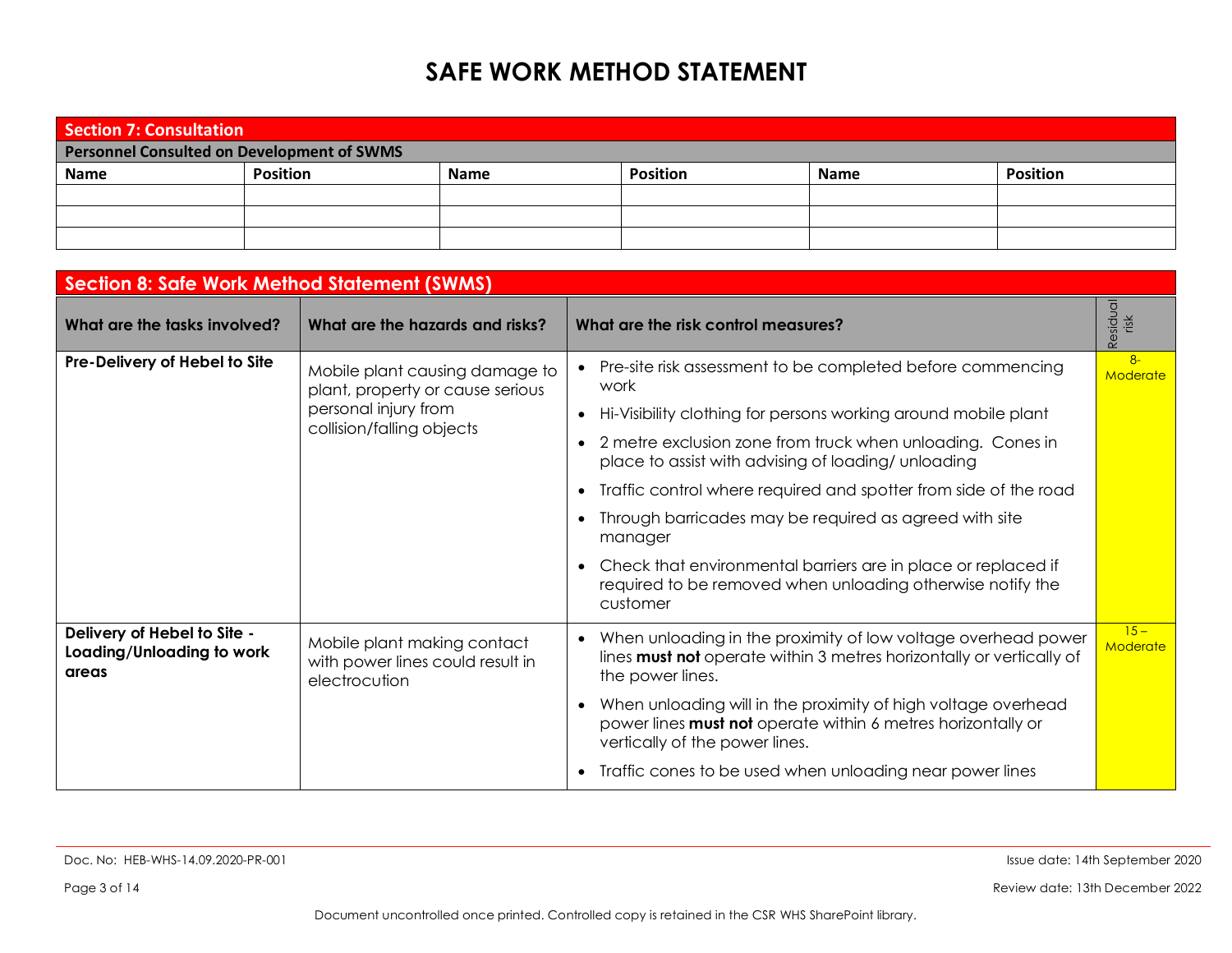| What are the tasks involved? | What are the hazards and risks?                                 | What are the risk control measures?                                                                                        | Residual<br>risk   |
|------------------------------|-----------------------------------------------------------------|----------------------------------------------------------------------------------------------------------------------------|--------------------|
|                              | Mobile plant exceeds lift<br>capacity                           | Ensure fork lift driver is trained & licensed (high risk work)                                                             | $10 -$<br>Moderate |
|                              | Persons in contact with                                         | Ensure fork lift has enough load capacity<br>$\bullet$                                                                     |                    |
|                              | unloading forklift may cause<br>striking/ crush to people       | Fork not to be left operating at any time without an operator at<br>the controls                                           |                    |
|                              | Property damage to plant and                                    | 2 metre exclusion zone from forklift or its load                                                                           |                    |
|                              | equipment                                                       | Establish a clear plan with the persons on site of movement for<br>$\bullet$<br>loading/ unloading (includes other trades) |                    |
|                              |                                                                 | Spotter to be used if vision is obstructed<br>$\bullet$                                                                    |                    |
|                              |                                                                 | Hi-Visibility clothing for persons working around mobile plant                                                             |                    |
|                              |                                                                 | Persons to remain in line of site                                                                                          |                    |
|                              |                                                                 | Where possible barricade areas where collision risk exist or use a<br>spotter                                              |                    |
|                              |                                                                 | Ensure forklift operator is aware of scaffold location to prevent<br>hitting causing collapse of structure                 |                    |
|                              |                                                                 | Place panels in a safe area as designated by the site manager/<br>builder                                                  |                    |
|                              |                                                                 | Flashing light must be installed on the rear of the forklift and<br>reversing beeper fitted                                |                    |
|                              | Forklift may tip or drop Hebel<br>panels, block bundles causing | Check for pot holes & uneven ground and risk assessment<br>completed                                                       | $15-$<br>Moderate  |
|                              | striking / crush                                                | Unload on level surfaces<br>$\bullet$                                                                                      |                    |
|                              |                                                                 | Drive loaded forklifts backwards down ramps & sloping surfaces                                                             |                    |
|                              |                                                                 | Drive at appropriate speed                                                                                                 |                    |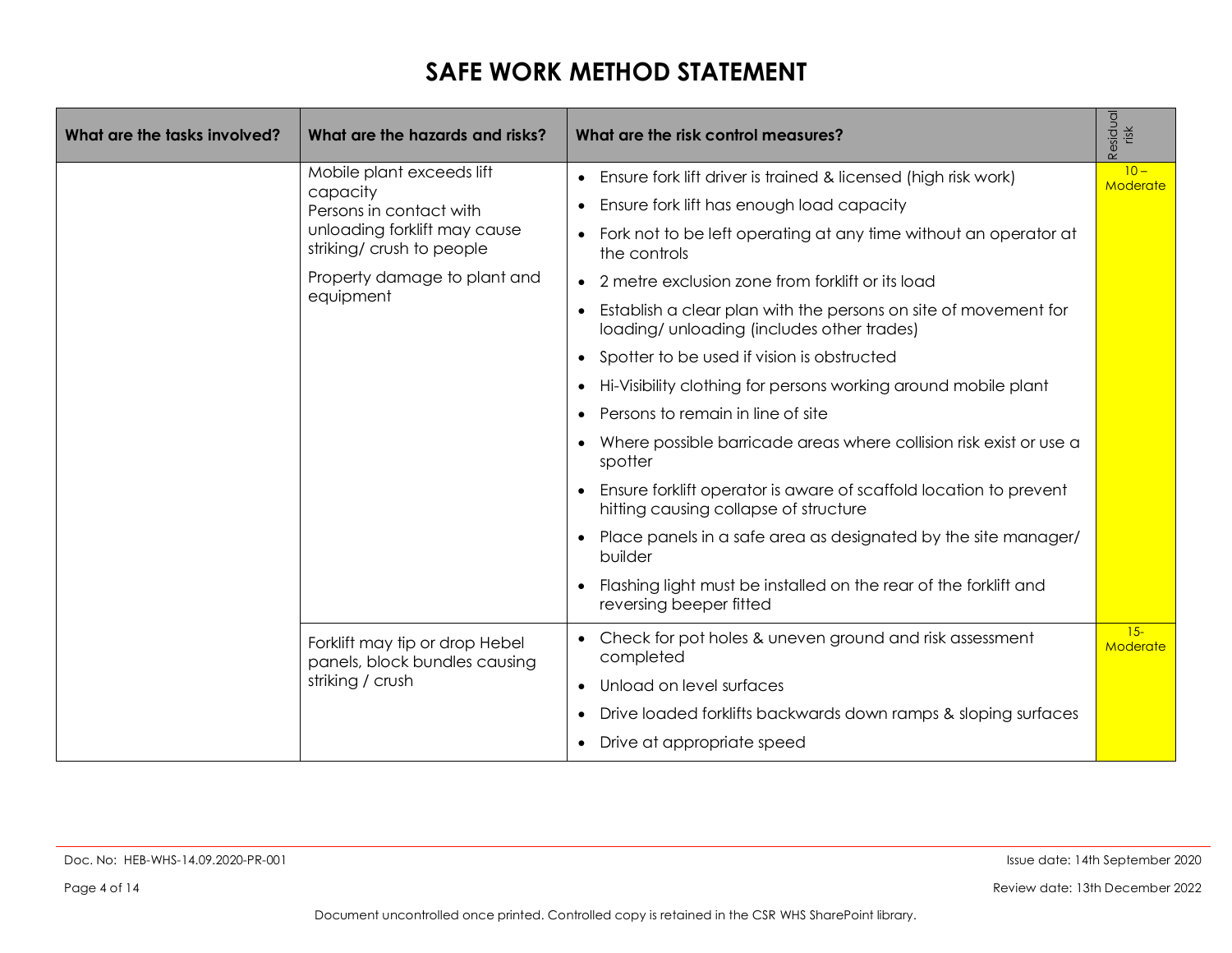| What are the tasks involved? | What are the hazards and risks?                                                                                                                                        | What are the risk control measures?                                                                                                                                                                                                                               | Residual<br>risk |
|------------------------------|------------------------------------------------------------------------------------------------------------------------------------------------------------------------|-------------------------------------------------------------------------------------------------------------------------------------------------------------------------------------------------------------------------------------------------------------------|------------------|
|                              | Crane Truck use of wire slings<br>whilst unloading results in                                                                                                          | • Use webbing slings of suitable lifting capacity. Do not use a sling<br>if the capacity tag is missing.                                                                                                                                                          | 6-Low            |
|                              | property damage                                                                                                                                                        | Inspect slings for damage before use against the criteria<br>specified by the sling manufacturer.                                                                                                                                                                 |                  |
|                              |                                                                                                                                                                        | 2 metre exclusion zone from the crane and its load                                                                                                                                                                                                                |                  |
|                              | Crane Truck unloading may<br>result in load tilt or swing                                                                                                              | Ensure placement of slings conforms with safe lifting practices<br>and centred                                                                                                                                                                                    | $6 - Low$        |
|                              |                                                                                                                                                                        | Ensure lifting point is centred over panel, block bundle before<br>$\bullet$<br>lifting.                                                                                                                                                                          |                  |
|                              | Tower crane use may result in<br>hazards                                                                                                                               | Operator to use slow smooth operation of slew and jib/trolley<br>controls at all times                                                                                                                                                                            |                  |
|                              | structural failure<br>crane collapse or collision<br>with other crane/plant<br>falling objects or persons<br>personal injury from falls,<br>crushing or electric shock | Operator to confirm jib/trolley and slew movements with<br>dogman prior to moving the suspended load.                                                                                                                                                             |                  |
|                              |                                                                                                                                                                        | The Crane operator must be under instruction from the Dogman<br>when lifting the load within 5m of any adjacent structure                                                                                                                                         |                  |
|                              |                                                                                                                                                                        | If radio communication fails or is interrupted operator is to stop<br>$\bullet$<br>all crane movements immediately until such times that the<br>Crane operator has resumed communication with the Dog-man                                                         |                  |
|                              |                                                                                                                                                                        | Crane operator must exercise diligence at all times whilst<br>operating the crane.                                                                                                                                                                                |                  |
|                              |                                                                                                                                                                        | If the Crane operator is not confident that a load is slung<br>$\bullet$<br>correctly, or the load is unsafe the concerns must be reported,<br>and the appropriate measures taken only after proper<br>consultation and correction methods have been agreed upon. |                  |
|                              |                                                                                                                                                                        | If the load is obstructed from the dogman's view at any time,<br>the Crane operator can assume to take charge of the load<br>once sighted but not before.                                                                                                         |                  |

Doc. No: HEB-WHS-14.09.2020-PR-001 Issue date: 14th September 2020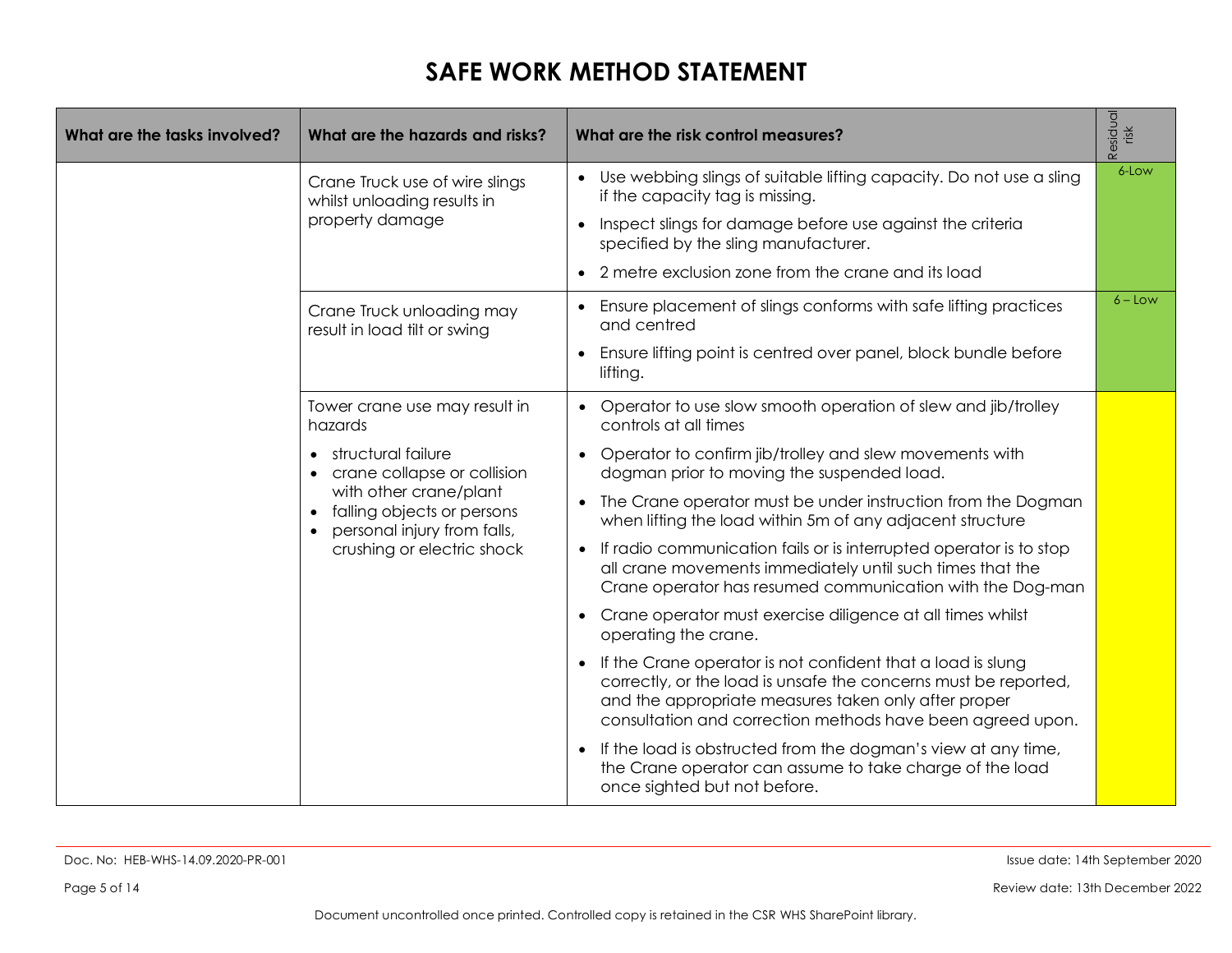| What are the tasks involved? | What are the hazards and risks?                                                                                                                                                                                                                                              | What are the risk control measures?                                                                                                                                                                                                                                                                                                                                                                                            | Residual<br>risk |
|------------------------------|------------------------------------------------------------------------------------------------------------------------------------------------------------------------------------------------------------------------------------------------------------------------------|--------------------------------------------------------------------------------------------------------------------------------------------------------------------------------------------------------------------------------------------------------------------------------------------------------------------------------------------------------------------------------------------------------------------------------|------------------|
|                              |                                                                                                                                                                                                                                                                              | Ensure the Crane crew are familiar with the Crane load charts<br>radius plans, lifting gear and lifting schedule.                                                                                                                                                                                                                                                                                                              |                  |
|                              |                                                                                                                                                                                                                                                                              | The crane crew is confident in their ability to correctly evaluate<br>$\bullet$<br>the loads to be lifted using visual or educated methods.                                                                                                                                                                                                                                                                                    |                  |
|                              | Movement of Tower Crane may<br>result in:<br>• Plant failure, collapse or<br>collision<br>Personal injury through<br>$\bullet$<br>o inadequate training or<br>qualifications<br>o appropriate equipment<br>o inadequate information<br>o falling objects<br>o electric shock | Licensed crane operator and a trained rigger must conduct<br>and an assessment of the lift prior to commencement including<br>sling selection, placement and slinging methods<br>Personnel to have appropriate qualification, training and<br>proficiency for the tasks undertaken.<br>Hebel packs they must be reeved/choked and at no time<br>$\bullet$<br>should packs be basket hitched.<br><b>Correct Slinging Method</b> |                  |
|                              |                                                                                                                                                                                                                                                                              | The competent person should consider that the reeved slings<br>$\bullet$<br>halve the lifting capacity when reeved around a pack of Hebel<br>panels                                                                                                                                                                                                                                                                            |                  |
|                              |                                                                                                                                                                                                                                                                              | The competent person should also consider that at 90 degrees<br>the use of 2 slings will lift 1.41 times that of a single sling.                                                                                                                                                                                                                                                                                               |                  |
|                              |                                                                                                                                                                                                                                                                              | The lifting capacity of a sling for a straight lift is the WLL. Once<br>$\bullet$<br>the WLL has been altered due to a particular slinging method<br>such as reeving then this is referred to as the safe working load<br>$(SWL)$ .                                                                                                                                                                                            |                  |

Doc. No: HEB-WHS-14.09.2020-PR-001 Issue date: 14th September 2020

Page 6 of 14 Review date: 13th December 2022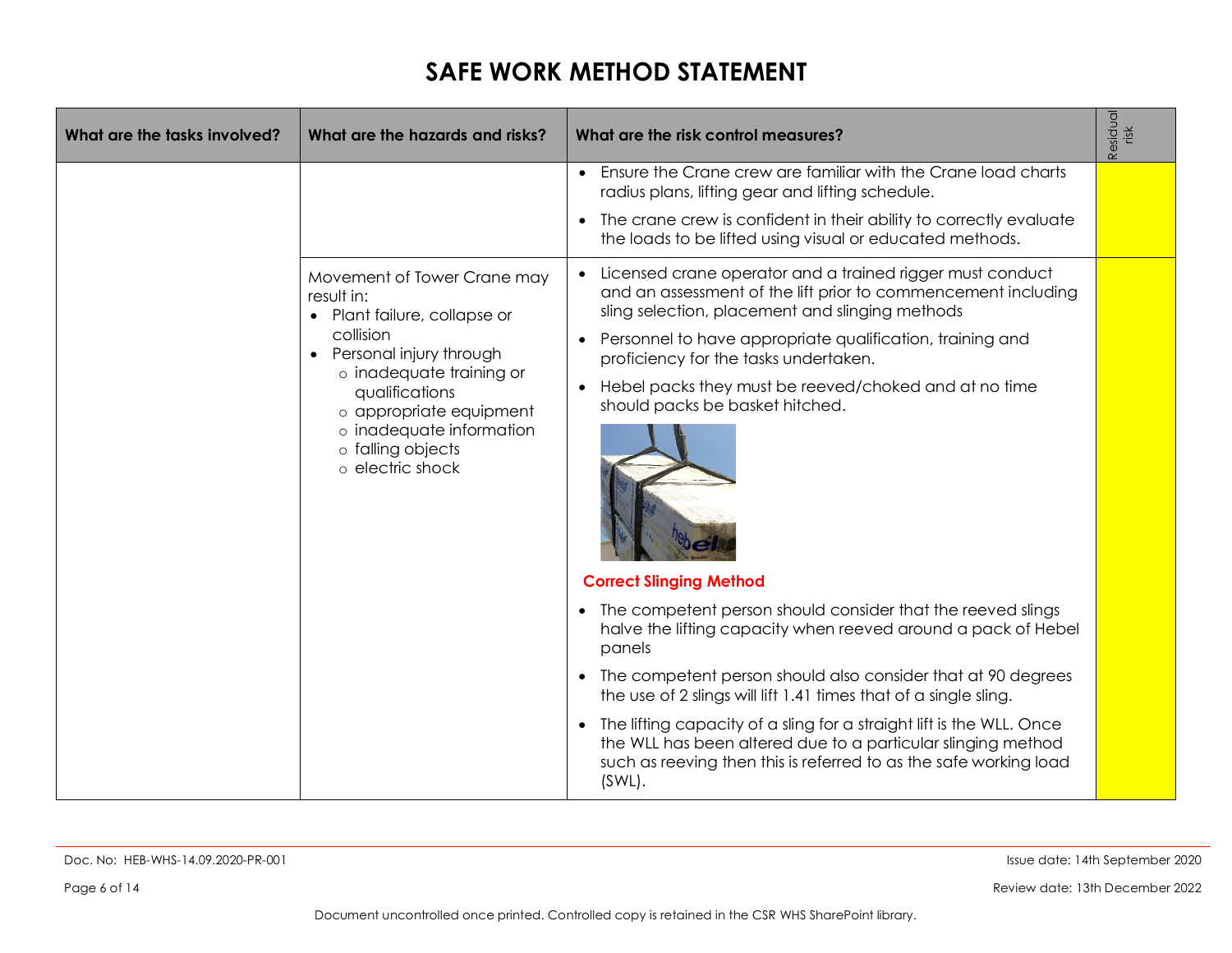| What are the tasks involved? | What are the hazards and risks?                                      | What are the risk control measures?                                                                                                                                              | Residual<br>risk   |
|------------------------------|----------------------------------------------------------------------|----------------------------------------------------------------------------------------------------------------------------------------------------------------------------------|--------------------|
|                              |                                                                      | • At no time is a person to stand under or in the fall shadow of any<br>suspended load.                                                                                          |                    |
| <b>Stacking of Hebel</b>     | Crush from incorrectly stacked<br>panels or blocks falling           | Panels can be stacked two packs high providing they are still<br>$\bullet$<br>strapped with the blocks in place.                                                                 | $10 -$<br>Moderate |
|                              |                                                                      | For Solid panels (Hebel solid) in full lengths or shrink wrapped<br>$\bullet$<br>once cut to size singular stacks only                                                           |                    |
|                              |                                                                      | Panels that are required to be opened and split must be de-<br>stacked. When de-stacked all panels must be braced using<br>either strapping or mechanical clamps or stacked flat |                    |
|                              |                                                                      | Timber bracing can be used with 100mm screws to secure<br>$\bullet$                                                                                                              |                    |
|                              |                                                                      | Normal blocks also to be singular stack<br>$\bullet$                                                                                                                             |                    |
|                              |                                                                      | No panels to be placed on council strips/footpaths or public<br>access areas                                                                                                     |                    |
|                              | Movement of Hebel bundles<br>resulting in manual handling<br>injures | Use skates, panel trolleys and pallet jacks to move panel<br>bundles (Further information available in the panel trolley SWMS<br>where used)                                     | $9 -$<br>Moderate  |
|                              |                                                                      | Use two man lift as required                                                                                                                                                     |                    |
|                              | Load may exceed capacity of<br>loading deck or floor                 | Check with builder/engineer that loading deck & floor will<br>$\bullet$<br>support weight of bundles before placement                                                            | $15 -$<br>Moderate |
|                              | Falls through openings and trip                                      | Inspect route for trips hazards when moving panels<br>$\bullet$                                                                                                                  | $9 -$<br>Moderate  |
|                              | hazards                                                              | Ensure all penetrations and gaps are safely covered<br>$\bullet$                                                                                                                 |                    |
|                              |                                                                      | Minimise openings between the building and scaffold not more<br>$\bullet$<br>than 250mm                                                                                          |                    |
| <b>Sawing Hebel Panels</b>   | Inhalation of silica dust                                            | Wet cutting is best practice to minimise dust exposure.<br>$\bullet$                                                                                                             | $6 - Low$          |
|                              |                                                                      | Use a P2 half mask respirator                                                                                                                                                    |                    |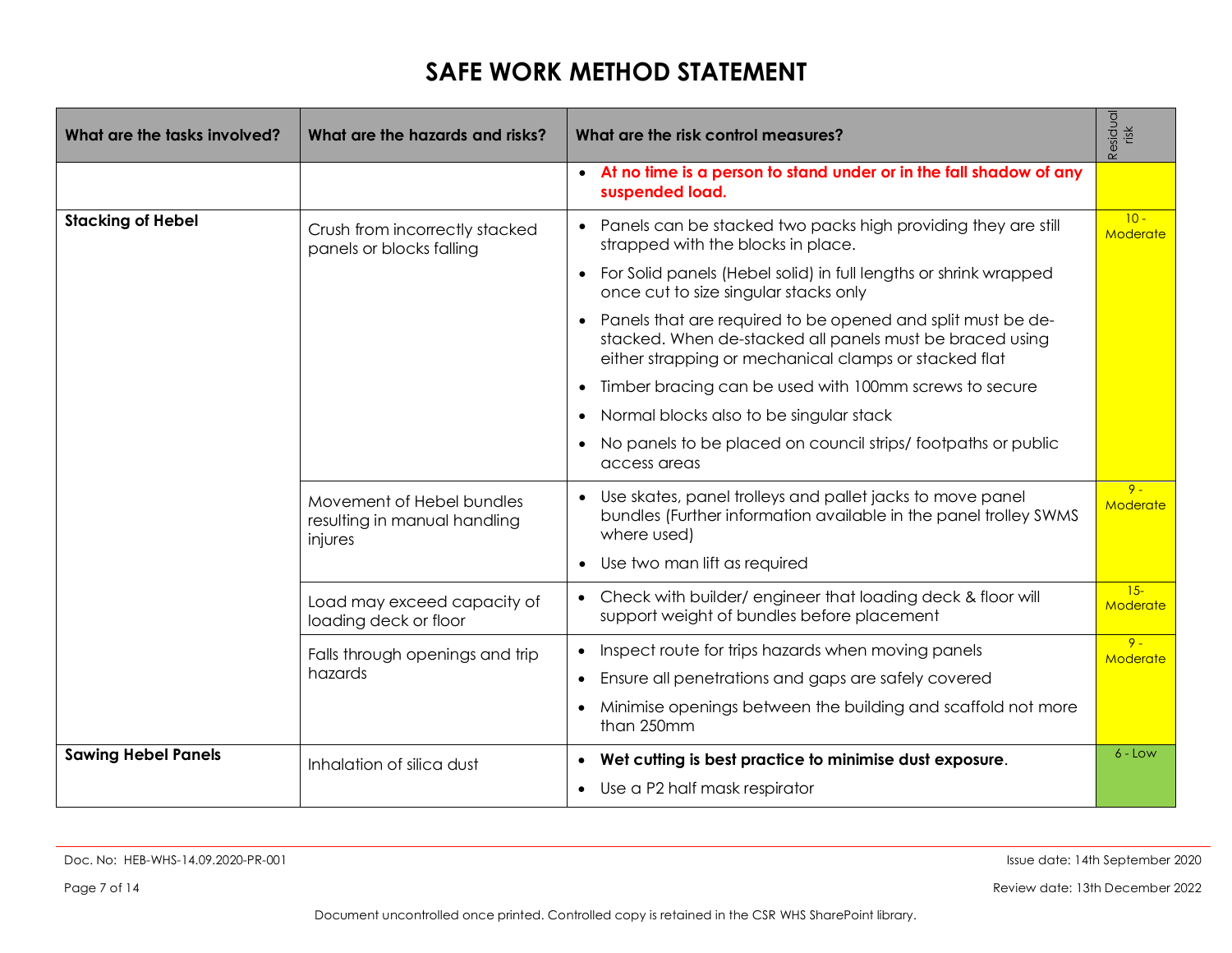| What are the tasks involved? | What are the hazards and risks? |           | What are the risk control measures?                                                                                                                        | Residual<br>risk |
|------------------------------|---------------------------------|-----------|------------------------------------------------------------------------------------------------------------------------------------------------------------|------------------|
|                              |                                 |           | • Anyone working within 3 metres of sawing to wear P2 half face<br>respirator                                                                              |                  |
|                              |                                 |           | Waste dust to disposed of appropriately in sealed containers.                                                                                              |                  |
|                              |                                 |           | When sawing outdoors:                                                                                                                                      |                  |
|                              |                                 |           | - use a 75mm drop saw with cutting shroud with local<br>extraction ventilation (LEV) via a HEPA filtered class M or H<br>industrial vacuum.                |                  |
|                              |                                 |           | designate a dedicated cutting area generally away from<br>other trades considering the wind direction and the<br>environment around you                    |                  |
|                              |                                 | $\bullet$ | <b>When sawing indoors:</b>                                                                                                                                |                  |
|                              |                                 |           | - use dedicated cutting area that can be sealed (e.g. a<br>cutting room) with mechanical ventilation.                                                      |                  |
|                              |                                 |           | - Maintain regular housekeeping inside the cutting room by<br>using an appropriate dust extraction/vacuum system                                           |                  |
|                              |                                 |           | If a broom is used, wet the area prior to sweeping to prevent<br>airborne dust, bag and dispose of appropriately                                           |                  |
|                              |                                 |           | Using a plunge cut saw set the depth of cut to 2mm less than<br>the thickness of the panel on power saws to prevent blow<br>through of dust during cutting |                  |
|                              | Foreign bodies may impact eye   |           | • Wear safety glasses or goggles complying with AS-1337 for<br>medium (Class I) or high (Class V) impact.                                                  | 3-Low            |
|                              |                                 |           | Follow manufacturer's instruction on safe use, maintenance and<br>storage of PPE.                                                                          |                  |
|                              | Dust may cause skin irritation  |           | Wear gloves complying with AS-2161.3 for mechanical<br>protection when handling the product to prevent skin irritation &<br>abrasion.                      | $5 - Low$        |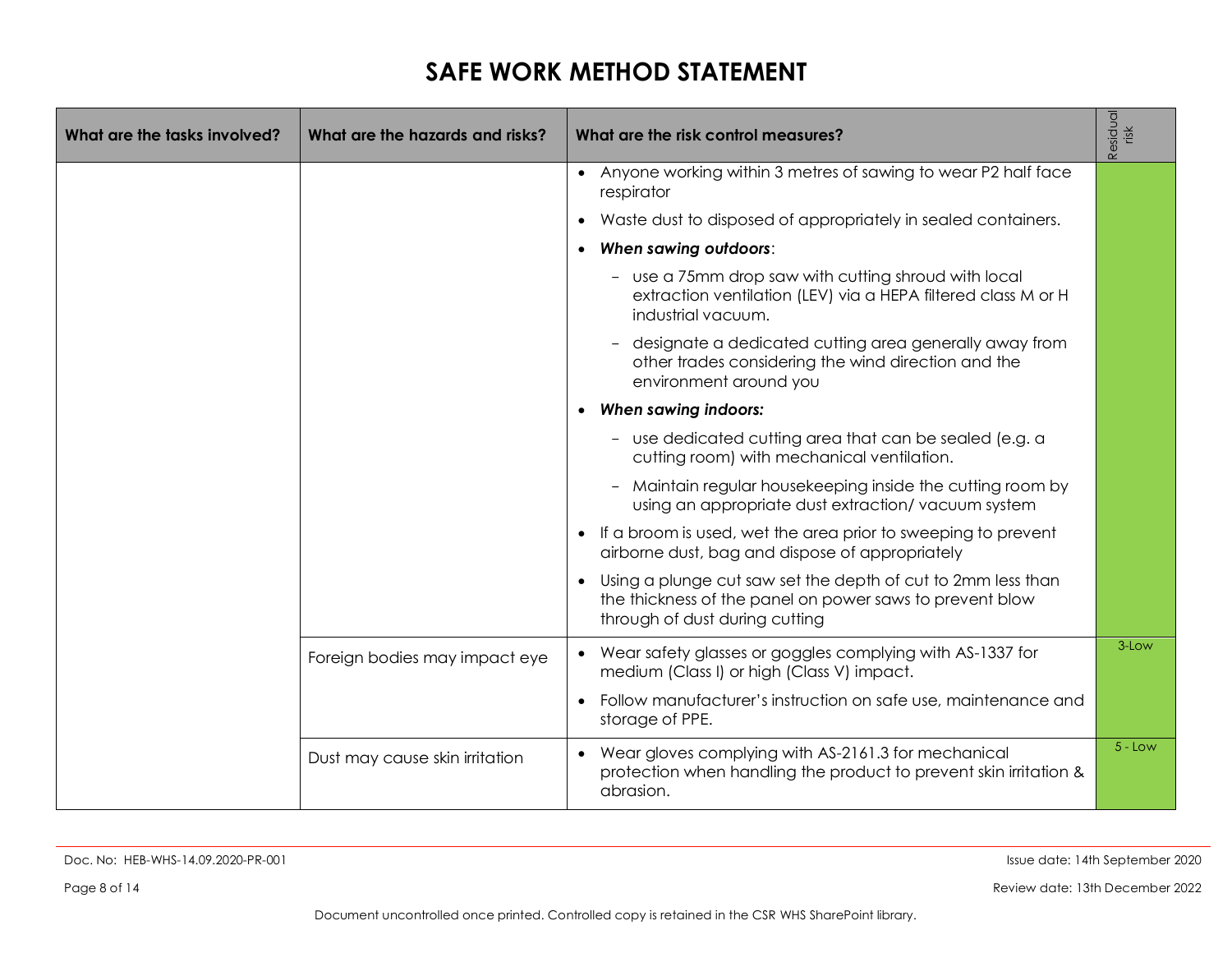| What are the tasks involved? | What are the hazards and risks?                               | What are the risk control measures?                                                                                                                     | Residual<br>risk          |
|------------------------------|---------------------------------------------------------------|---------------------------------------------------------------------------------------------------------------------------------------------------------|---------------------------|
|                              |                                                               | • Consider the use of long-sleeved shirts & long trousers to<br>minimise contact if skin irritation occurs. Launder clothing<br>regularly & separately. |                           |
|                              | Machine noise may cause<br>hearing damage                     | Wear earplugs or earmuffs during cutting in line with AS-1259.1<br>equipment - all persons within 2m also to wear hearing<br>protection                 | $10 -$<br><b>Moderate</b> |
|                              | Panels may fall over                                          | • If necessary, provide temporary bracing of panels. A length of<br>angle can be nailed across the top of the bundle as a simple<br>brace.              | $9 -$<br>Moderate         |
|                              | Manual Handling strains/sprains                               | Cut sheets at the stack to reduce weight of load                                                                                                        | $9 -$<br>Moderate         |
|                              |                                                               | • Ensure that if sheets are above 3 meters in length that this is a<br>two-person lift                                                                  |                           |
|                              |                                                               | Ensure that correct manual handling techniques are used<br>$\bullet$                                                                                    |                           |
|                              |                                                               | Beware of wind<br>$\bullet$                                                                                                                             |                           |
|                              | Use of power tools could result in<br>injury or electrocution | • Ensure all tools & equipment are in safe working condition & are<br>adequately guarded and tagged.                                                    | $5 - Low$                 |
|                              |                                                               | Use double insulated electrical tools.                                                                                                                  |                           |
|                              |                                                               | • Ensure that tools and equipment are adequately maintained<br>and used in accordance with the manufacturer's instructions.                             |                           |
|                              |                                                               | Use earth leakage current protection (RCDs).<br>$\bullet$                                                                                               |                           |
|                              |                                                               | Temporary power boards to be correctly set up. Multi-plug<br>$\bullet$<br>electrical devices to comply with AS 3105.                                    |                           |
|                              |                                                               | Keep extension leads clear of ground and water.                                                                                                         |                           |
|                              |                                                               | Generators used on site. Fuel to be stored in vehicle. Leads run<br>to equipment must not cause a trip hazard.                                          |                           |

Page 9 of 14 Review date: 13th December 2022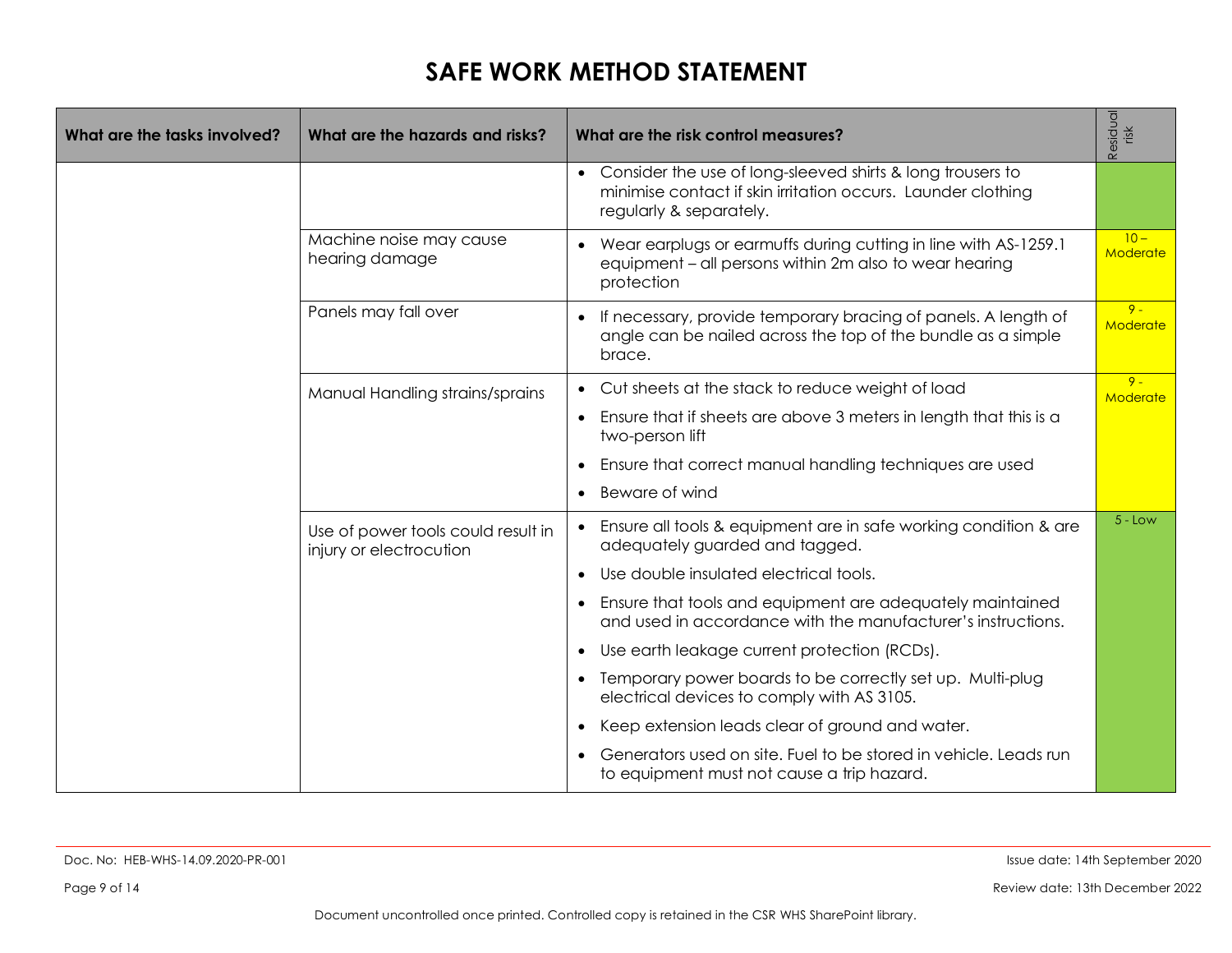| What are the tasks involved?                                       | What are the hazards and risks?                                                     | What are the risk control measures?                                                                                                                                | Residual<br>risk   |
|--------------------------------------------------------------------|-------------------------------------------------------------------------------------|--------------------------------------------------------------------------------------------------------------------------------------------------------------------|--------------------|
|                                                                    |                                                                                     | • SDS available for fuel                                                                                                                                           |                    |
|                                                                    | Slips, Trips, Falls                                                                 | Ensure offcuts are placed in a safe storage areas away from<br>$\bullet$<br>general thoroughfare.                                                                  | $5 -$ Low          |
| <b>Installing Metal Accessories</b><br>(top hat batten and angles) | Cutting of metal accessories<br>may result in sharp edges or                        | Wear gloves complying with AS 2161.3 for mechanical<br>protection. Ensure tip snips are used.                                                                      | $5 -$ Low          |
|                                                                    | particles coming into contact<br>with eyes                                          | • Wear safety glasses or goggles complying with AS 1337 for<br>medium (Class I) or high (Class IV) impact.                                                         |                    |
|                                                                    |                                                                                     | Follow manufacturers' instructions for safe use of tools.                                                                                                          |                    |
|                                                                    | Securing metal accessories and<br>coming into contact with<br>services resulting in | Identify services and mark out where possible the location of<br>these, this helps identify the services when doing an install to<br>prevent any contact with them | $10 -$<br>Moderate |
|                                                                    | electrocution, gas leak or water<br>leak                                            | Ensure when fixing metal accessories, that there is at least<br>150mm clearance from any services where the screw is to be<br>placed                               |                    |
|                                                                    |                                                                                     | Where a screw needs to be placed close to these services (and<br>vision is obstructed), a spotter is to be used to ensure no contact<br>is made with the services  |                    |
|                                                                    | Fall from height                                                                    | Use scaffold or small platform ladders in accordance with<br>manufacturers' instructions & Australian Standards AS-2359.1                                          | $10 -$<br>Moderate |
|                                                                    | Slips, trips, falls                                                                 | Place off cuts in bin or safe storage area.<br>$\bullet$                                                                                                           | $5 - Low$          |
| <b>Mixing Hebel Thin Bed</b><br><b>Adhesive/ Thick Bed Mortar</b>  | Inhalation of silica dust                                                           | Wear class P2 respirator when tipping contents of bag into<br>$\bullet$<br>container and mixing or when working within 3 metres of mixing.                         | $6 - Low$          |
| and Render products                                                |                                                                                     | Add water to mixing containers before adding adhesive/mortar<br>$\bullet$<br>or render mix to reduce dust. Do not use excessive speed when<br>stirring.            |                    |

Page 10 of 14 Review date: 13th December 2022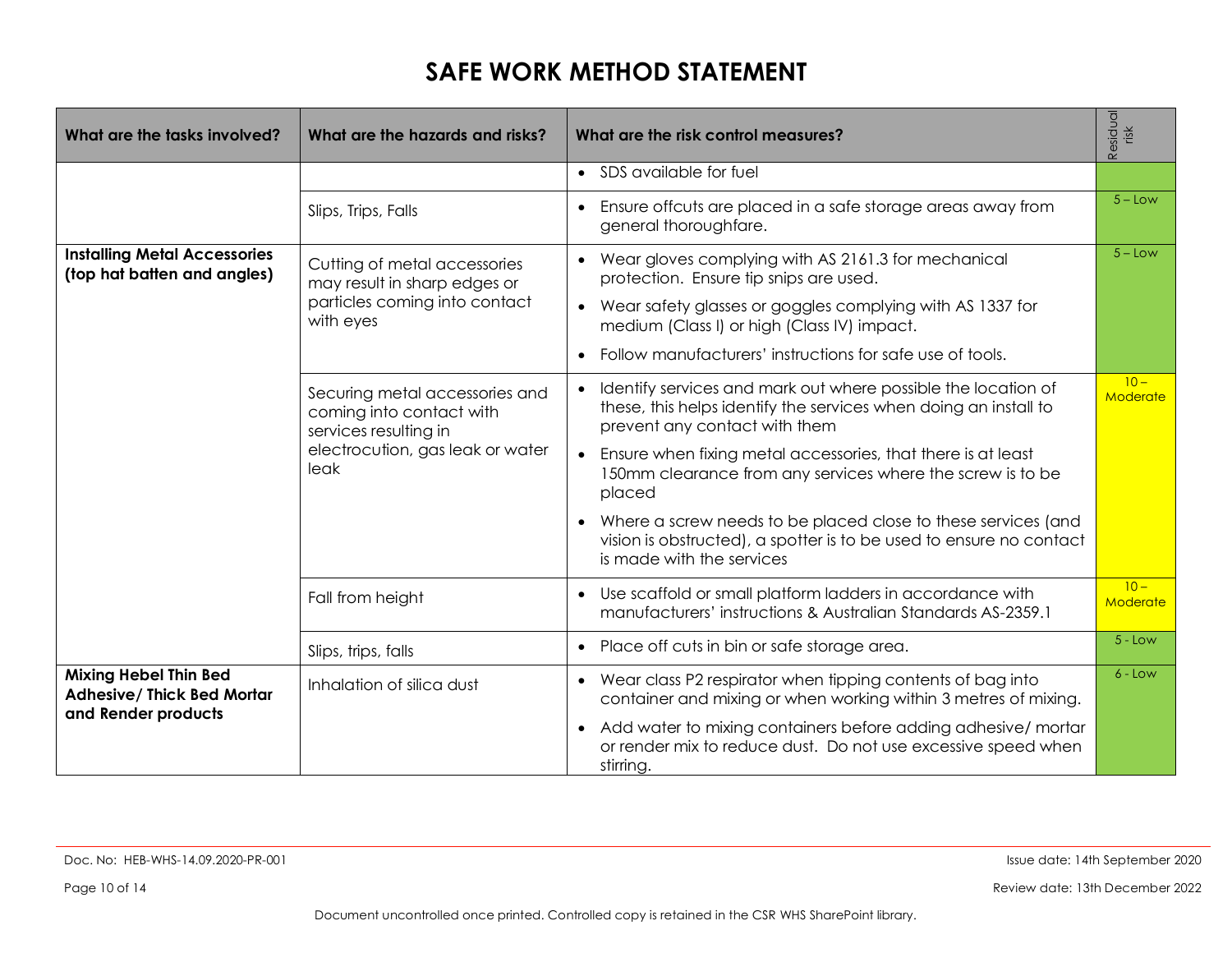| What are the tasks involved? | What are the hazards and risks?                                  | What are the risk control measures?                                                                                                                                                                |                   |  |  |  |
|------------------------------|------------------------------------------------------------------|----------------------------------------------------------------------------------------------------------------------------------------------------------------------------------------------------|-------------------|--|--|--|
|                              |                                                                  | Ensure all dried adhesive and mortar should be bagged and<br>placed into the appropriate general waste bin                                                                                         |                   |  |  |  |
|                              | Eye irritation from contact with<br>dust or wet adhesive/mortar  | Wear safety glasses or goggles complying with AS-1337 while<br>$\bullet$<br>handling open bags & when mixing.                                                                                      | $5 -$ Low         |  |  |  |
|                              |                                                                  | Do not use excessive speed when stirring. A variable speed drill<br>is preferable.                                                                                                                 |                   |  |  |  |
|                              |                                                                  | Ensure the stirrer has completely stopped rotating before<br>removing from the mix to avoid splashing of the wet adhesive or<br>mortar.                                                            |                   |  |  |  |
|                              | Contact with skin may cause<br>irritation, burning or dermatitis | Wear gloves complying with AS-2161.3 for mechanical<br>$\bullet$<br>protection when handling the dry & wet adhesive & mortar.                                                                      | $3 - Low$         |  |  |  |
|                              |                                                                  | Ensure the stirrer has completely stopped rotating before<br>$\bullet$<br>removing from the mix to avoid splashing of the wet adhesive or<br>mortar                                                |                   |  |  |  |
|                              |                                                                  | Consider the use of long-sleeved shirts & long trousers if skin<br>irritation occurs.                                                                                                              |                   |  |  |  |
|                              | Manual handling strains/sprains<br>from 20kg bags                | Use trolleys, wheelbarrows & other aids to assist with moving<br>bags.                                                                                                                             | $9 -$<br>Moderate |  |  |  |
|                              |                                                                  | Maintain clearance around & above stored bags to avoid lifting<br>with awkward postures.                                                                                                           |                   |  |  |  |
|                              |                                                                  | When lifting from low heights bend the knees to a semi-squat<br>position with feet about shoulder width apart, lean over from the<br>hips, and keeping the back straight with the tail pushed out. |                   |  |  |  |
|                              |                                                                  | Carry loads close to the body.                                                                                                                                                                     |                   |  |  |  |
|                              |                                                                  | Avoid twisting. Turn by using small steps.                                                                                                                                                         |                   |  |  |  |
|                              | Slips, Trips and Falls                                           | Ensure partly used bags are safely stored.                                                                                                                                                         | $5 - Low$         |  |  |  |

Page 11 of 14 Review date: 13th December 2022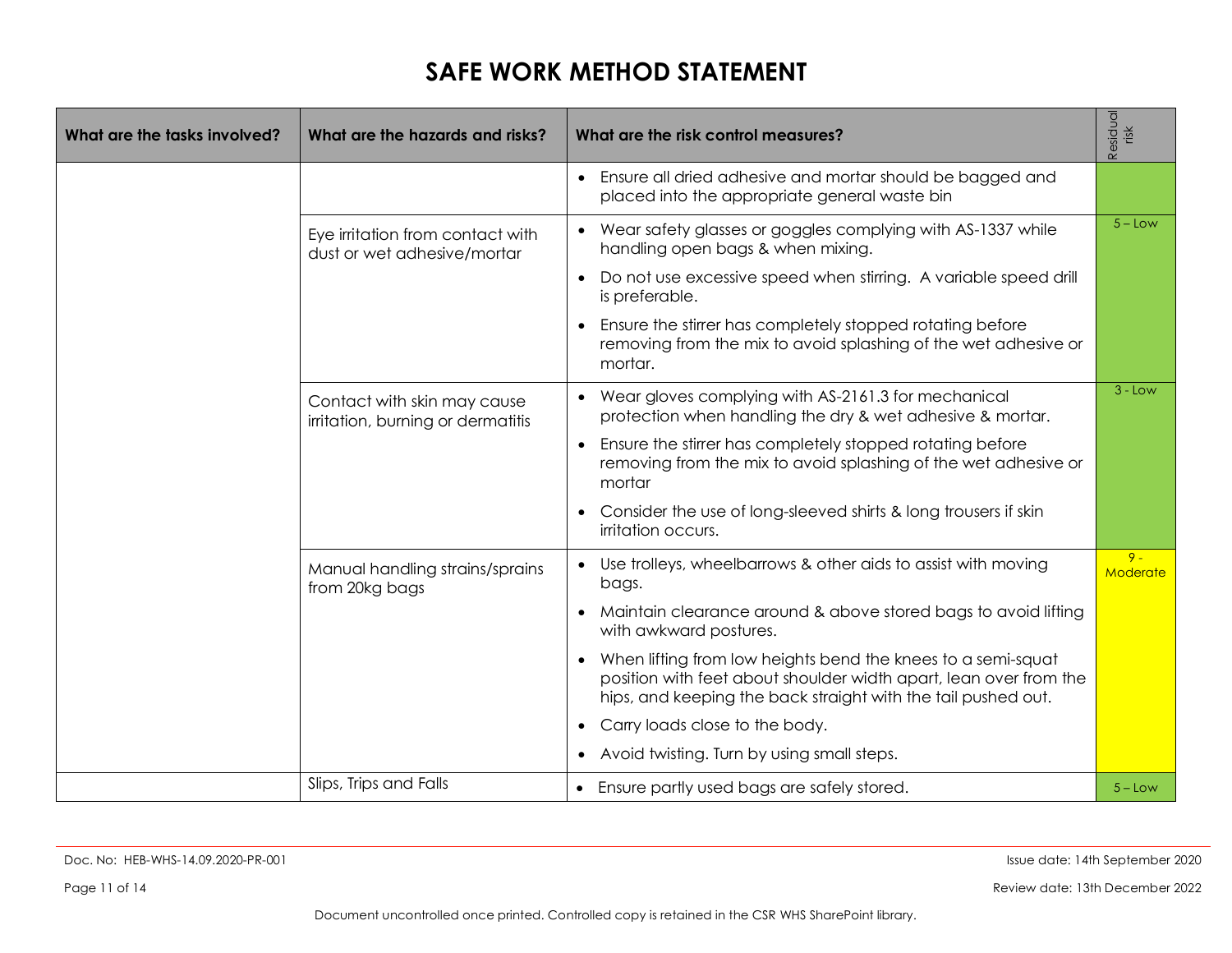| What are the tasks involved? | What are the hazards and risks? | What are the risk control measures?           |  |
|------------------------------|---------------------------------|-----------------------------------------------|--|
|                              |                                 | Place empty bags in bin or safe storage area. |  |

#### To establish the most effective risk controls the **"Hierarchy of Controls"** must be used in the order described below:

#### **CSR WHSE Risk Matrix**

|                                                |                                                                                                        |                                                                                                                                                                                                                                                                                                                                                                                        |                                                                |                                                                    |                                                          | Eliminate - Level 1 (most effective)                           |                                                   |                                                                          |
|------------------------------------------------|--------------------------------------------------------------------------------------------------------|----------------------------------------------------------------------------------------------------------------------------------------------------------------------------------------------------------------------------------------------------------------------------------------------------------------------------------------------------------------------------------------|----------------------------------------------------------------|--------------------------------------------------------------------|----------------------------------------------------------|----------------------------------------------------------------|---------------------------------------------------|--------------------------------------------------------------------------|
| LIKELIHOOD (select after the consequence rank) |                                                                                                        |                                                                                                                                                                                                                                                                                                                                                                                        |                                                                |                                                                    |                                                          |                                                                |                                                   |                                                                          |
| <b>REALISTIC CONSEQUENCE (select first)</b>    |                                                                                                        | E                                                                                                                                                                                                                                                                                                                                                                                      | D                                                              | c.                                                                 | B                                                        | A                                                              |                                                   |                                                                          |
|                                                |                                                                                                        | <b>Very Rare or Very</b><br><b>Unlikely</b>                                                                                                                                                                                                                                                                                                                                            | <b>Rare or Unlikely</b>                                        | Infrequent or<br><b>Possible</b>                                   | <b>Occasional or</b><br><b>Probable</b>                  | <b>Frequent or</b><br><b>Almost Certain</b>                    | <b>Substitute - Level 2</b>                       |                                                                          |
| <b>Safety &amp; Health</b>                     |                                                                                                        | <b>Environment</b>                                                                                                                                                                                                                                                                                                                                                                     | The risk event may<br>occur only in<br>exceptional             | The risk event could<br>occur at some time<br>(three yearly basis, | The risk event<br>should occur at<br>some time (annually | The risk event will<br>probably occur in<br>most circumstances | The risk event is<br>expected to occur<br>in most |                                                                          |
|                                                |                                                                                                        |                                                                                                                                                                                                                                                                                                                                                                                        | circumstances (has<br>not occurred and<br>probably never will) | but less than<br>annually)                                         | but less than four<br>times per annum)                   | (three monthly but<br>less than weekly)                        | circumstances<br>(weekly or more<br>frequently)   | <b>Isolate - Level 2</b>                                                 |
| -1<br><b>Minor</b>                             | An event resulting in<br>a no injury or a<br>minor injury or<br>illness such as a First<br>Aid Injury. | Onsite release, containable with little to no damage.<br>Remediation in terms of hours.                                                                                                                                                                                                                                                                                                | $\mathbf{1}$<br>LOW                                            | $\overline{2}$<br>LOW                                              | $\mathbf{a}$<br>LOW                                      | $\overline{7}$<br><b>MODERATE</b>                              | <sup>11</sup><br><b>MODERATE</b>                  |                                                                          |
| $\mathbf{2}$<br><b>Significant</b>             | An event resulting<br>in an Injury<br>requiring less than<br>one week away<br>from normal duties.      | Major onsite release with some damage with remediation in<br>terms of days or minor offsite release with no damage. Non-<br>compliance reporting to Regulatory Authority that would not<br>need to be reported unless specific licence requirement to do<br>SO.<br>Written direction given by Regulatory Authority (PAN, PIN<br>etc)<br>On the spot fine or complaint from the public. | $\overline{\mathbf{3}}$<br>LOW                                 | 5<br>LOW                                                           | $\bf{8}$<br><b>MODERATE</b>                              | 12<br><b>MODERATE</b>                                          | 16<br><b>MODERATE</b>                             | <b>Engineering controls - Level 2</b><br><b>Administrative - Level 3</b> |
| 3<br><b>Serious</b>                            | An event resulting<br>in an Injury<br>requiring more than<br>one week away<br>from normal duties.      | Offsite or onsite release, with short term detrimental effect,<br>material environmental damage. Remediation in terms of<br>weeks. Immediate non-compliance reporting to Regulatory<br>Authority (breach of licence condition causing or with the<br>potential to cause material harm.)<br><b>Prosecution likely</b>                                                                   | 6<br>LOW                                                       | 9<br><b>MODERATE</b>                                               | 13<br><b>MODERATE</b>                                    | 17<br><b>MODERATE</b>                                          | 20 <sub>1</sub><br><b>HIGH</b>                    | Personal Protective Equipment (PPE)- Level 3 - Le<br>effective           |
| 4<br><b>Critical</b>                           | An event resulting in<br>a disabling injury or<br>permanent disability                                 | Major offsite or onsite release, short to medium term<br>environmental damage. Remediation in terms of months.<br>Prosecution expected.                                                                                                                                                                                                                                                | 10 <sup>1</sup><br><b>MODERATE</b>                             | <b>14</b><br><b>MODERATE</b>                                       | 18<br><b>MODERATE</b>                                    | 21<br><b>HIGH</b>                                              | 23<br><b>VERY HIGH</b>                            |                                                                          |
| 5<br>Catastrophic                              | An event that<br>results infatality or<br>multiple fatalities.                                         | Major offsite or onsite release, long term environmental<br>damage. Remediation in terms of years. High level<br>prosecution expected                                                                                                                                                                                                                                                  | 15<br><b>MODERATE</b>                                          | 19<br><b>MODERATE</b>                                              | 22 <sub>1</sub><br><b>HIGH</b>                           | 24<br><b>VERY HIGH</b>                                         | 25 <sub>1</sub><br><b>VERY HIGH</b>               |                                                                          |

ıst

Page 12 of 14 Review date: 13th December 2022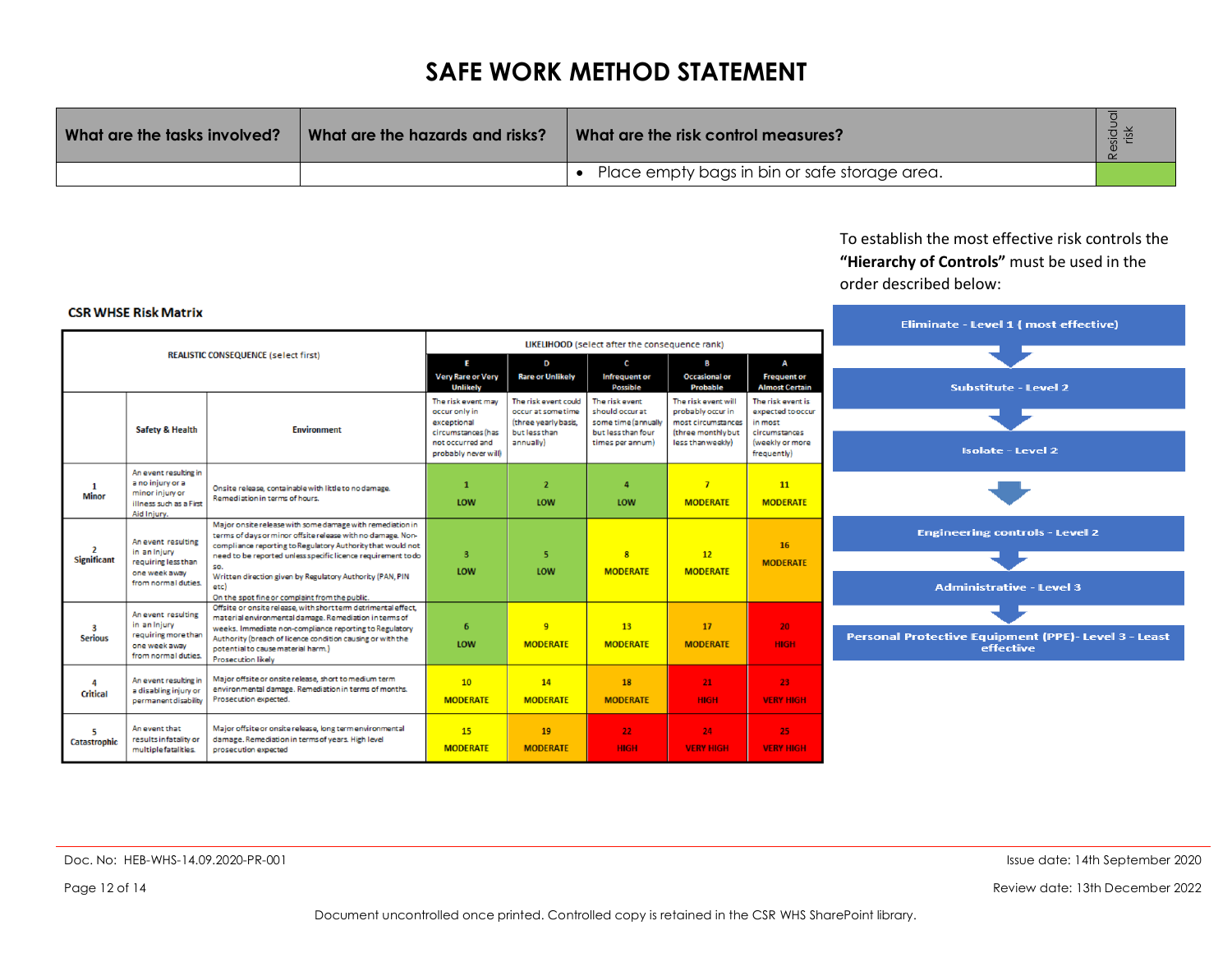| <b>Section 9: Emergency Response</b> |                                                                                                                                                                                                                                                                                                                                                                                                                                                                                                                                                                                             |           |           |  |      |             |                 |  |  |
|--------------------------------------|---------------------------------------------------------------------------------------------------------------------------------------------------------------------------------------------------------------------------------------------------------------------------------------------------------------------------------------------------------------------------------------------------------------------------------------------------------------------------------------------------------------------------------------------------------------------------------------------|-----------|-----------|--|------|-------------|-----------------|--|--|
| <b>Nearest Fire Extinguishers:</b>   |                                                                                                                                                                                                                                                                                                                                                                                                                                                                                                                                                                                             |           |           |  |      |             |                 |  |  |
| <b>Nearest Spill Kit:</b>            |                                                                                                                                                                                                                                                                                                                                                                                                                                                                                                                                                                                             |           |           |  |      |             |                 |  |  |
| <b>Nearest First Aid Kit:</b>        |                                                                                                                                                                                                                                                                                                                                                                                                                                                                                                                                                                                             |           |           |  |      |             |                 |  |  |
| <b>Nearest Medical Centre:</b>       |                                                                                                                                                                                                                                                                                                                                                                                                                                                                                                                                                                                             |           |           |  |      |             |                 |  |  |
| <b>Nearest Hospital:</b>             |                                                                                                                                                                                                                                                                                                                                                                                                                                                                                                                                                                                             |           |           |  |      |             |                 |  |  |
| Method of communicating an           |                                                                                                                                                                                                                                                                                                                                                                                                                                                                                                                                                                                             |           |           |  |      |             |                 |  |  |
| emergency:                           |                                                                                                                                                                                                                                                                                                                                                                                                                                                                                                                                                                                             |           |           |  |      |             |                 |  |  |
|                                      | NOTE: Working at Heights or Confined Space must have a full Rescue Plan developed and attached to this SWMS                                                                                                                                                                                                                                                                                                                                                                                                                                                                                 |           |           |  |      |             |                 |  |  |
|                                      |                                                                                                                                                                                                                                                                                                                                                                                                                                                                                                                                                                                             |           |           |  |      |             |                 |  |  |
| <b>Section 10: Communication</b>     |                                                                                                                                                                                                                                                                                                                                                                                                                                                                                                                                                                                             |           |           |  |      |             |                 |  |  |
|                                      | Person responsible for explaining contents of this SWMS - I confirm that I have checked all qualifications indicated on this SWMS and verify they<br>are applicable and current. I have ensured that all inductions have taken place and that all tools and equipment are properly maintained and<br>safe to use. I have ensured all relevant permits have been issued and to the best of my ability, ensured the work area is safe and the work will not<br>injure any persons or damage property.                                                                                         |           |           |  |      |             |                 |  |  |
| <b>Name</b>                          |                                                                                                                                                                                                                                                                                                                                                                                                                                                                                                                                                                                             | Signature |           |  |      | <b>Date</b> |                 |  |  |
|                                      | Sign On: We, the undersigned, confirm that we have been consulted regarding the above SWMS and that its contents is clearly understood. We<br>confirm that our required qualifications to undertake this activity is current and that we are competent to complete the work safety and without<br>risk to our health or the health of others. We clearly understand that the controls in this SWMS must be applied as documented otherwise work is to<br>cease immediately and we will ensure that the work area is made safe should risks to other workers, visitors or the public remain. |           |           |  |      |             |                 |  |  |
| <b>Name</b>                          | Qualification                                                                                                                                                                                                                                                                                                                                                                                                                                                                                                                                                                               |           | Signature |  | Date |             | <b>Employer</b> |  |  |
|                                      |                                                                                                                                                                                                                                                                                                                                                                                                                                                                                                                                                                                             |           |           |  |      |             |                 |  |  |
|                                      |                                                                                                                                                                                                                                                                                                                                                                                                                                                                                                                                                                                             |           |           |  |      |             |                 |  |  |
|                                      |                                                                                                                                                                                                                                                                                                                                                                                                                                                                                                                                                                                             |           |           |  |      |             |                 |  |  |
|                                      |                                                                                                                                                                                                                                                                                                                                                                                                                                                                                                                                                                                             |           |           |  |      |             |                 |  |  |
|                                      |                                                                                                                                                                                                                                                                                                                                                                                                                                                                                                                                                                                             |           |           |  |      |             |                 |  |  |
|                                      |                                                                                                                                                                                                                                                                                                                                                                                                                                                                                                                                                                                             |           |           |  |      |             |                 |  |  |
|                                      |                                                                                                                                                                                                                                                                                                                                                                                                                                                                                                                                                                                             |           |           |  |      |             |                 |  |  |